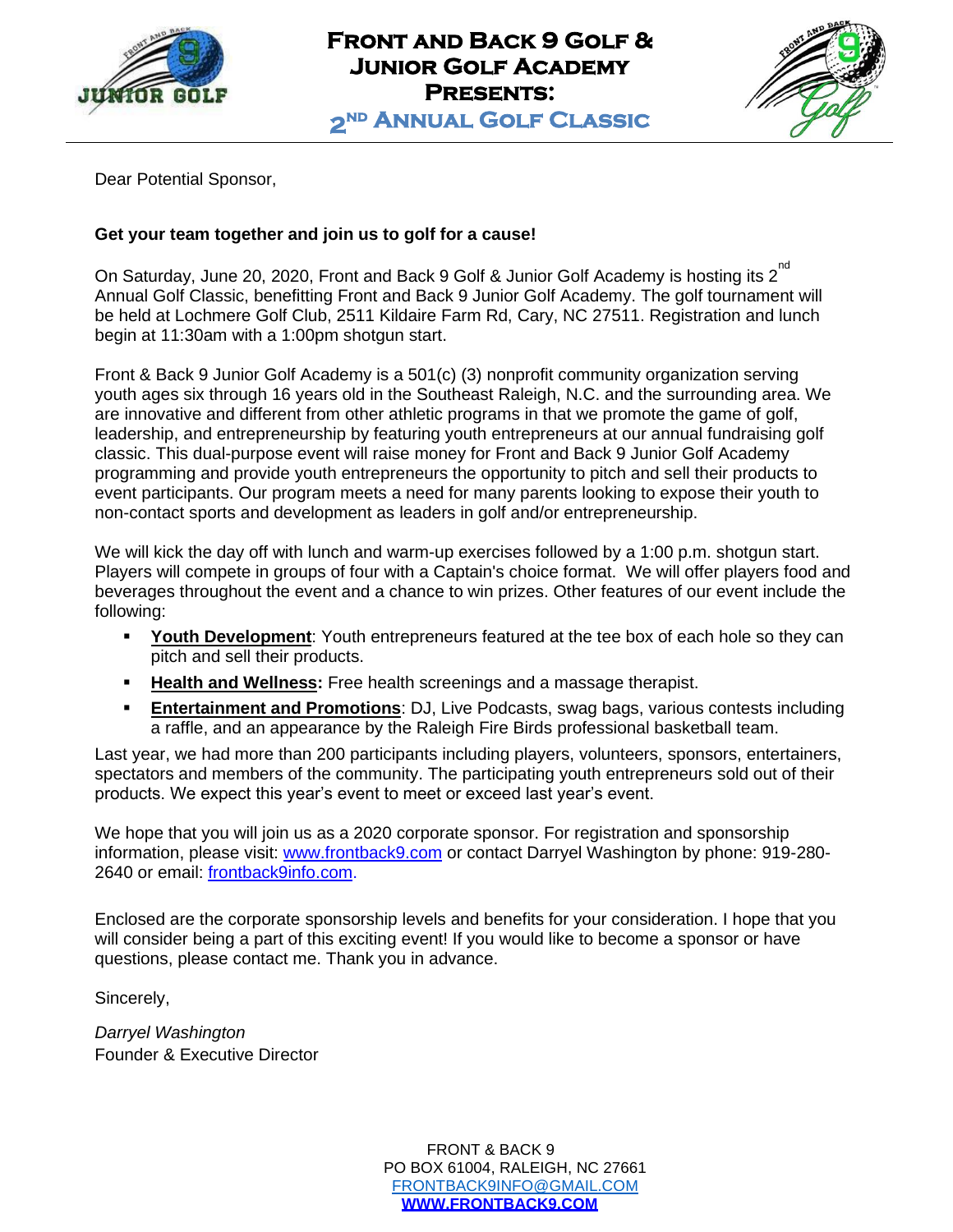

# **Front and Back 9 Golf & Junior Golf Academy Presents:**



**2 nd Annual Golf Classic** 

# **Title Sponsor -\$2,000**

- Golf for four (1 team) in the golf classic
- Company mentioned on media outlets (Live Podcast and TV)

- Your company logo displayed in every marketing and promotional aspect of the event
- **Announced as primary sponsor during event kick-off and award ceremony**
- Option to give opening remarks at award ceremony
- **Prominent logo placement on event banner**
- Your company name will be marketed through signage the day of the event
- Company name and logo will be listed on F&B9 Website and on various social media sites such as Facebook and Instagram

# **Ball Sponsor - \$1,850**

- Golf for four (1 team) in the golf classic
- Company logo on golf balls
	- 3 dozen golf balls with company logo provided to company
	- sleeve of golf balls with company logo given to every player
- Your company logo displayed in every marketing and promotional aspect of the event
- Announced as the ball sponsor
- **EXED** Company name and logo will be placed on event banner
- Company name and logo will be listed on F&B9 Website and various social media sites such as Facebook and Instagram

# **Player Cart Sponsor- \$1,500**

- Golf for four (1 team) in the golf classic
- **Your company logo displayed in every marketing and promotional aspect of the event**
- Announced as the player cart sponsor
- Company name and logo will be placed on event banner
- Company name and logo will be listed on F&B9 Website and various social media sites such as Facebook and Instagram
- Company signage on Players' Carts

# **Beverage Cart Sponsor - \$750**

- Golf for four (1 team) in the golf classic
- Logo recognition on the beverage cart
- Announced as the beverage cart sponsor
- Your company logo displayed in every marketing and promotional aspect of the event
- Company name and logo will be placed on banner
- Company name and logo will be listed on F&B9 website and various social media sites such as Facebook and Instagram

FRONT & BACK 9 PO BOX 61004, RALEIGH, NC 27661 [FRONTBACK9INFO@GMAIL.COM](mailto:FRONTBACK9INFO@GMAIL.COM) **[WWW.FRONTBACK9.COM](http://www.frontback9.com/)**